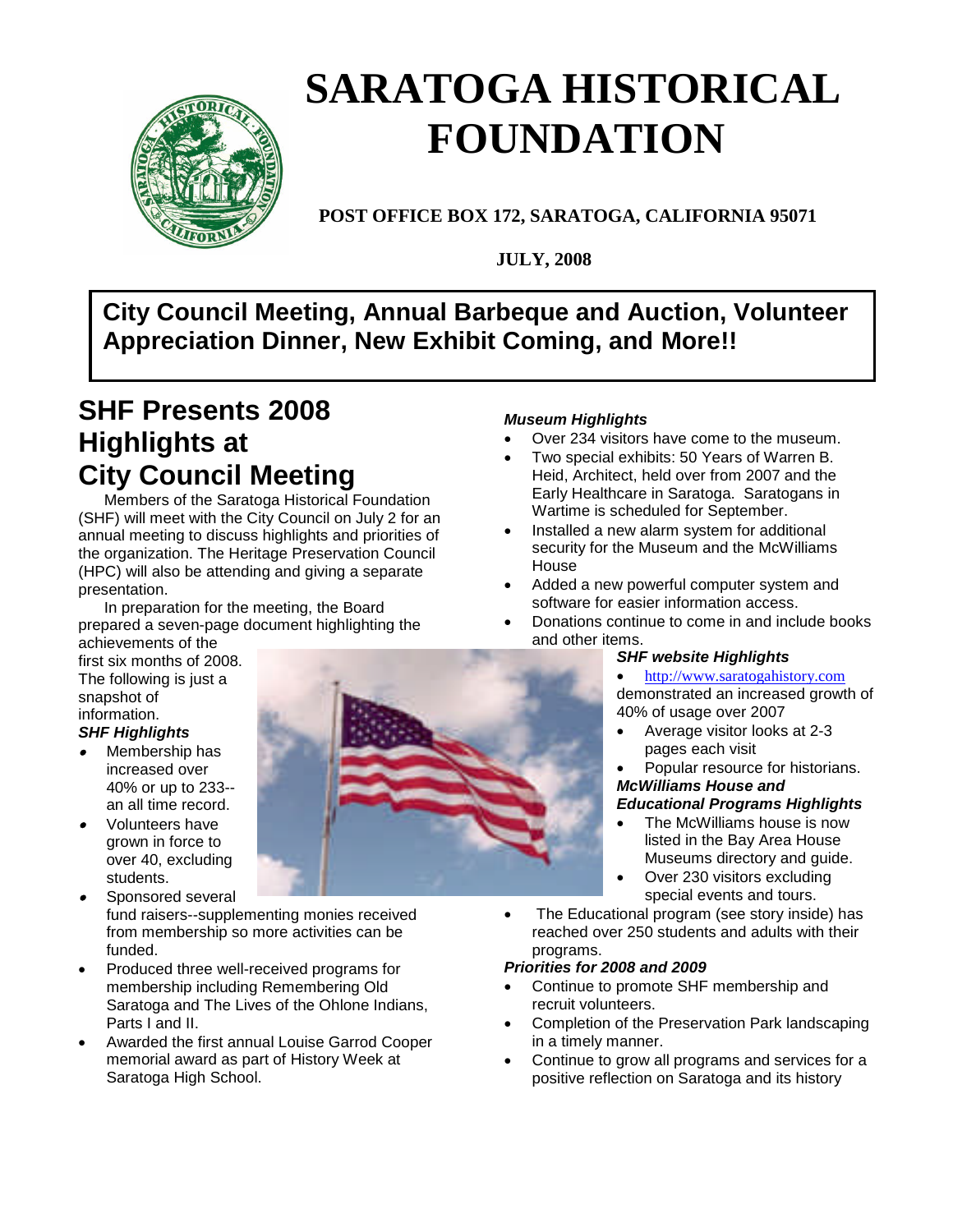### **Saratoga Historical Foundation Officers and Board of Directors**

*The mission of the Saratoga Historical Foundation is to preserve the unique history of Saratoga for the education and enjoyment of the community.*

#### **Executive Committee**

Chuck Schoppe, President, Technical Systems **Director** Jack Mallory, Vice President, Community Relations **Director** Ron Hagelin, Recording Secretary Bob Himel, Treasurer **Board of Directors** Nancy Anderson, Social Events Director Ray Cosyn, Willys Peck Collection Project Manager, Historian Linda Hagelin, Education Programs Director Bob Louden, Newsletter Editor Willys Peck, Members Programs Coordinator Peggy Schoppe, Exhibits Chair, Gift Shop Manager, Volunteer Coordinator, McWilliams House Committee Chair, Archives and Collections Coordinator Jim Sorden, Facilities Director, HPC Representative Annette Stransky, Marketing Director Gene Zambetti, Membership Director **Consultants and Volunteer Leaders** Jill Hunter, City Council Liaison Ann Johnson, Jewelry Designer Jeff Johnson, Webmaster Laurel Perusa, Correspondence Secretary Jenni Taylor, Museum Docent Coordinator

## **Message from the President**

We celebrate the birth of the United States this



week – Happy Birthday to our great nation! During the fireworks displays, parades and other events we should pause to reflect upon and be thankful for - the courage, the commitment, the sacrifices made and the actions taken by the brave

founders of our great nation. So many changes have taken place in our country since those early days, and surely our forefathers would feel as uncomfortable here and now as we would feel if we were somehow transported back to that time – but what an adventure!. However, I am sure that they would be justly proud of the country that they created. Hopefully, we are proud also, and realize our great fortune to live when and where we do. As we celebrate our nation's Independence Day, we should also remember our members of the armed forces, for

they carry on the tradition of our forefathers in their sacrifices for the well-being of our nation.

We've had some changes to our Board of Directors. After many years of volunteer service to SHF, Warren Heid has decided to retire and we will surely miss him. Warren has served in many capacities, most recently as Historian. Warren was also Architect of Record on the renovation of the McWilliams House which was completed last year. Warren's wife Sheila was also a volunteer for many years as a Board member, Historian, as the Museum's second volunteer Museum Director, and most recently as a member of the Exhibits Committee. The Heid family has certainly been an SHF family!

I want to welcome our newest Board member Annette Stransky, elected to the Board at our May members meeting. Annette is our newly created Marketing Director, a role that promises her great exposure in the community and to our membership, and she has approached this job with a great deal of enthusiasm. Past President Bob Louden has asked for a leave from the Board in order to care for his wife Anne, recovering from a recent stroke and just returned home from the hospital. Our thoughts and best wishes are with Bob and Anne, and we pray for her speedy recovery. Annette will substitute for Bob in his role as Editor/Publisher during Bob's absence.

After almost eight years, April Halberstadt has left us to pursue other activities. April came to SHF to do some specific jobs such as organizing the vault and authoring a book on the Saratoga Volunteer Fire Department, which is soon to be published. Then for the past several years she was our first paid (parttime) Museum Director. April will be back from timeto-time as she will be working with volunteer Katie Alexander in compiling material for our new Arcadia book which we will report on in a future article. April made many contributions to the Museum and was well-known to the community. I know that you'll join me in wishing April well!

With summer now upon us and with vacations under way, I know that our days will be very busy in the months ahead. Please save September 21 for our annual barbeque and auction! This fundraiser, held at the historic Garrod Ranch and Cooper-Garrod Estate Winery, has been a very popular event, and tickets are limited, so watch for details and your reservation form in the September newsletter and on our website: [www.saratogahistory.com.](http://www.saratogahistory.com/) Our volunteers - those who help keep the Foundation and Museum running - will receive invitations to our Appreciation Dinner to be held in August. Our Board members, museum and education docents, and our behind-the-scenes volunteers all give hundreds of hours each year, and we take this opportunity to celebrate their contributions as we give them our thanks and recognition. Wishing you all a safe and enjoyable summer! -- **Chuck Schoppe**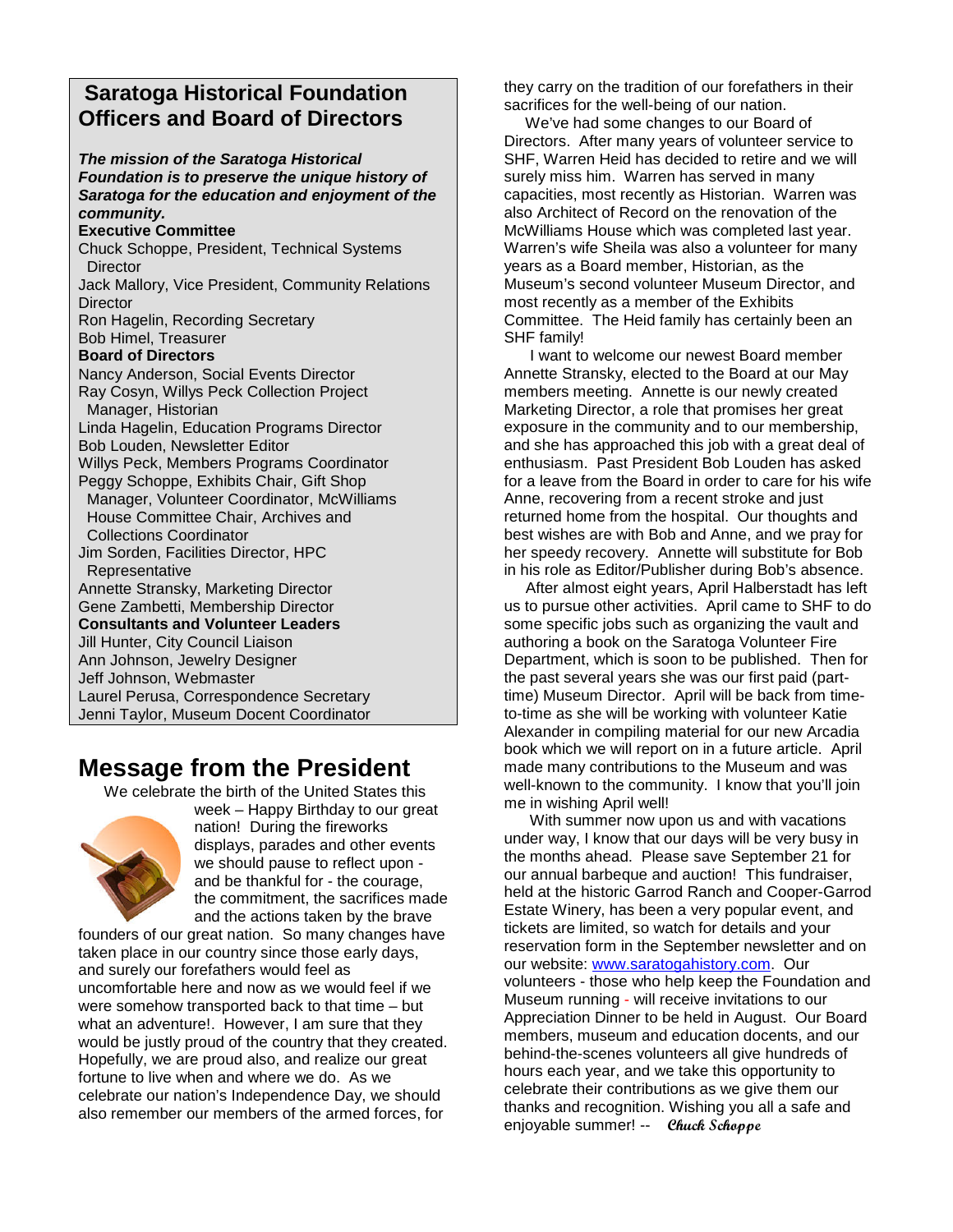# **A Decade of Fun**

"Fun" is how Lynne Gurley describes her volunteer work at the Saratoga History Museum as a docent. Gurley says, " It's fun to talk to the people who come into the museum. And one of the best parts is I get a chance to look at all the photos and exhibits in the museum. I learn something new about Saratoga each time."

She's been a docent for 10 years and says "it's nice to be able to do something for the community." She works as a docent for three hours, one day each month. She adds that, " I remember working on the museum building when it was originally moved in 1976 from Big Basin Way to its present location. One of the people responsible for getting that done was my good friend and neighbor, Kevil Smith."

Gurley and her husband Jerry have lived in



Saratoga for 39 years on historic Oak Street and says "it's a wonderful place to raise children. Saratoga is a beautiful place to live with big trees and lovely old homes. The community is a great place to live, especially if you get involved in

some of the organizations like the Saratoga Historical Foundation. By getting involved you learn so much more about the area."

Gurley adds, "We have four children, Janet, Jim, Michael and Linda who loved growing up on Oak Street and all graduated from Saratoga High School. We now have seven grandchildren. (One is in high school, the rest in college and law school.) Our son Michael is a professional musician who wrote us a song entitled 'Saratoga' for our 50th wedding anniversary. "

Gurley grew up in the San Francisco, San Bruno areas and remembers coming through Saratoga as a child on the way to Girl Scout camp. She said the bus would stop in the Village at the gasoline station for a "rest stop" (those were the days of unlocked and clean restrooms). She would be amazed at the warm sunshine since it was foggy when she left home.

In addition to her volunteer work with the SHF, she is also involved in MHANA--the Madronia Historic Area Neighborhood Association. The group is working to preserve the historic significance of the areas around the Village.

Gurley also enjoys painting with water colors and gardening. And, of course, grandchildren keep her busy!

# **Ask a Historian**

Have a question about Saratoga history? Try "Ask a Historian", a popular section of the SHF website at http://www.saratogahistory.com. People can type in a question and one of our historians will respond.



As an example, one person asked, "Who was James P. Springer? And what is the history behind Orleans Court? Is there any relationship to the Orleans in France?"

And the response: "James P. Springer was one of the earliest American immigrants to California, arriving in 1841. He was also very unusual because he was a college graduate. He was born in Kentucky and had a sense of adventure.

Springer was one of the earliest horticulturists in the Saratoga area, experimenting with orchard fruits. His orchard covered 143 acres and included what is now Wildwood Park and most of Saratoga Village. He was elected to the California legislature, one of the earliest representatives from the area.

Biographic material on Springer can be found in Florence Cunningham's book on Saratoga as well as early histories at the library. The 1881 History of Santa Clara County by J. P. Munro-Fraser has a Springer biography. Springer Avenue was part of his orchard property." By April Halberstadt

#### **Reading, Writing and the SHF Educational Program!**

SHF Education Programs Director Linda Hagelin reports that the education program is gaining great momentum. In just six short months, she has contacted all public and private schools in Saratoga with an information packet on the education program which covers local Saratoga history. During the spring, a "Teacher Day" was conducted at the museum to demonstrate the history program to third grade teachers in Saratoga. The education group staffed a table at the Mustard Faire and presented an in-class Postcard Stories lesson.

To date, they have served 45 scouts, 65 adults, 145 public and private schoolchildren with a total of 16 sessions, 11 of them occurring from the end of March to early May! That's when third grade classes, teach "local history" in the curriculum. According to Hagelin, "Teachers say they appreciate our "active" program, where children play Victorian games, try scrubbing with a washboard, write on slates, and dress up in pinafores and blacksmith aprons."

Plans are in the works to extend the program to Cupertino as well as Campbell schools. With a hardworking group of 13 docents, Hagelin is looking for volunteers. If interested, contact her at: lhagelin@saratogahistory.com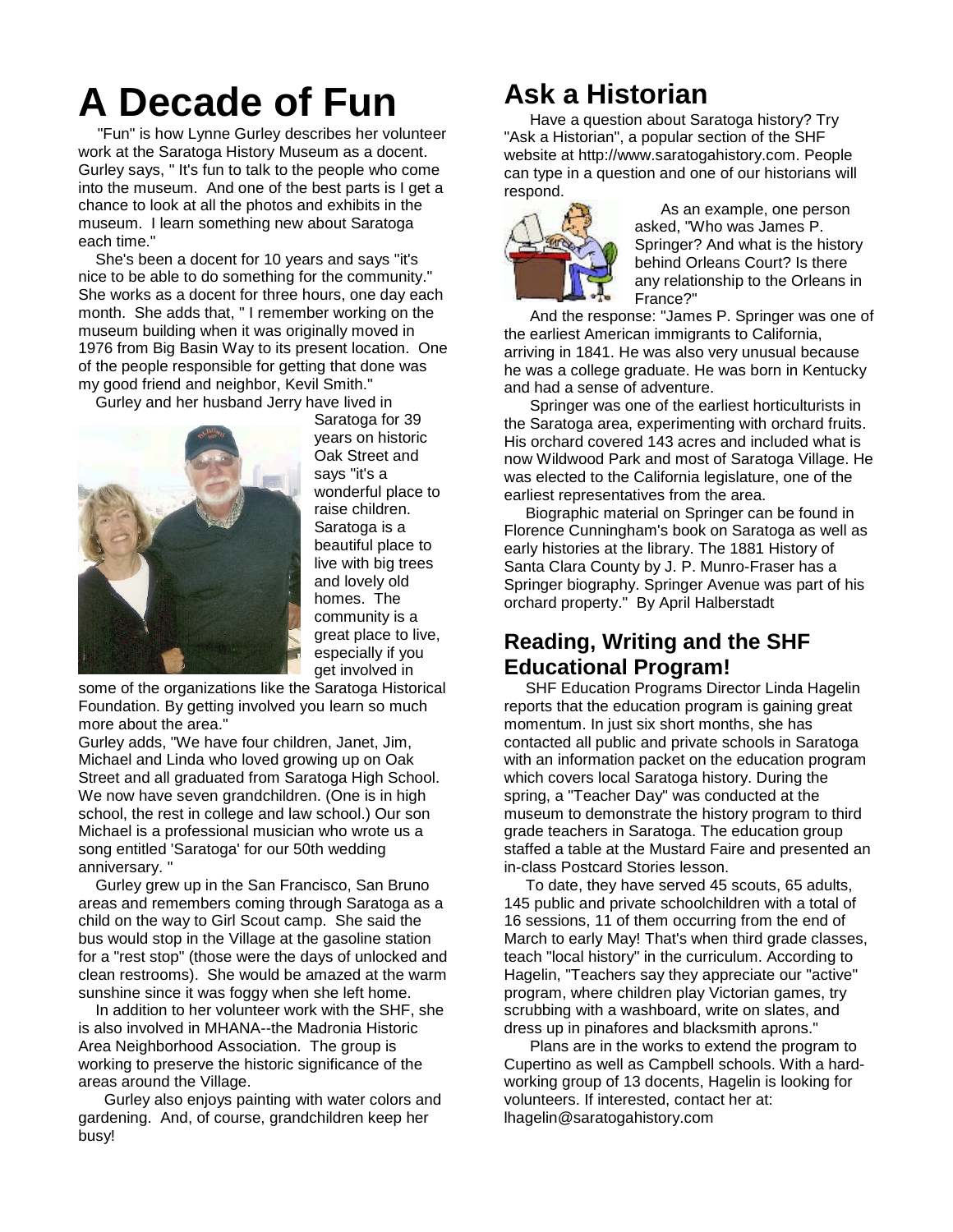# **A New Take on the Village People-- Saratoga Style**

Senator Phelan drove up in a 1931 sport coupe: Painless Parker showed up ready to work; and Joan Fontaine and Olivia deHavilland signed autographs. Of course, this was all to celebrate Living History Day in the Saratoga Village.

Living History Day, sponsored by the Saratoga Village Development Council (SVDC), took place on May 17. The objective was to involve everyone in learning more about Saratoga's history while enjoying the Village.

Young and old registered to take part in the event by picking up clue questions to ask each of the characters participating. Once they completed the questionnaire, they were entered into a drawing.

Many Saratoga Historical Foundation (SHF)

members joined in the fun - not only dressing in period costumes but studying information about their characters. Some even carried crib notes! And all stayed in character in responding to questions for this interview!

SHF member Myrna Thompson dressed as Mary Brown and chose her because she said Mary married to Abolitionist John Brown had such an interesting life. "I hated to leave him and move to California!," said "Mary".

Paul Hernandez came as vintner Paul Masson and kept a bottle of vintage wine on hand...to keep his spirits up. He reminisced that in 1890 Saratoga became the home of his world-renowned Paul Masson Winery. He brought grape cuttings from his native land to plant on the hillsides along Pierce Road and then along came Prohibition….. he sighed.

Irrepressible Willys Peck came as the town

historian and Betty Peck came as herself--one who has written two books and obtained a doctorate since her 80<sup>th</sup> birthday! Both were popular stopping points for the people who participated.



Marilyn White aka famed architect Julia Morgan talked about Morgan's many architectural accomplishments including designing the Foothill Club. Marilyn is a member of SHF and said she had played Julia Morgan in a play at the Foothill Club so it was easy to respond to questions. She was impressed that many of the young girls recognized that it was tough for Julia Morgan to compete in what was then "a man's world."

Looking dapper in his bow tie and driving a vintage 1931 sport coupe, Tony Hoffman came as Senator James Phelan. He talked about building Villa Montalvo in 1912 but declined to talk about the parties that he used to have there.

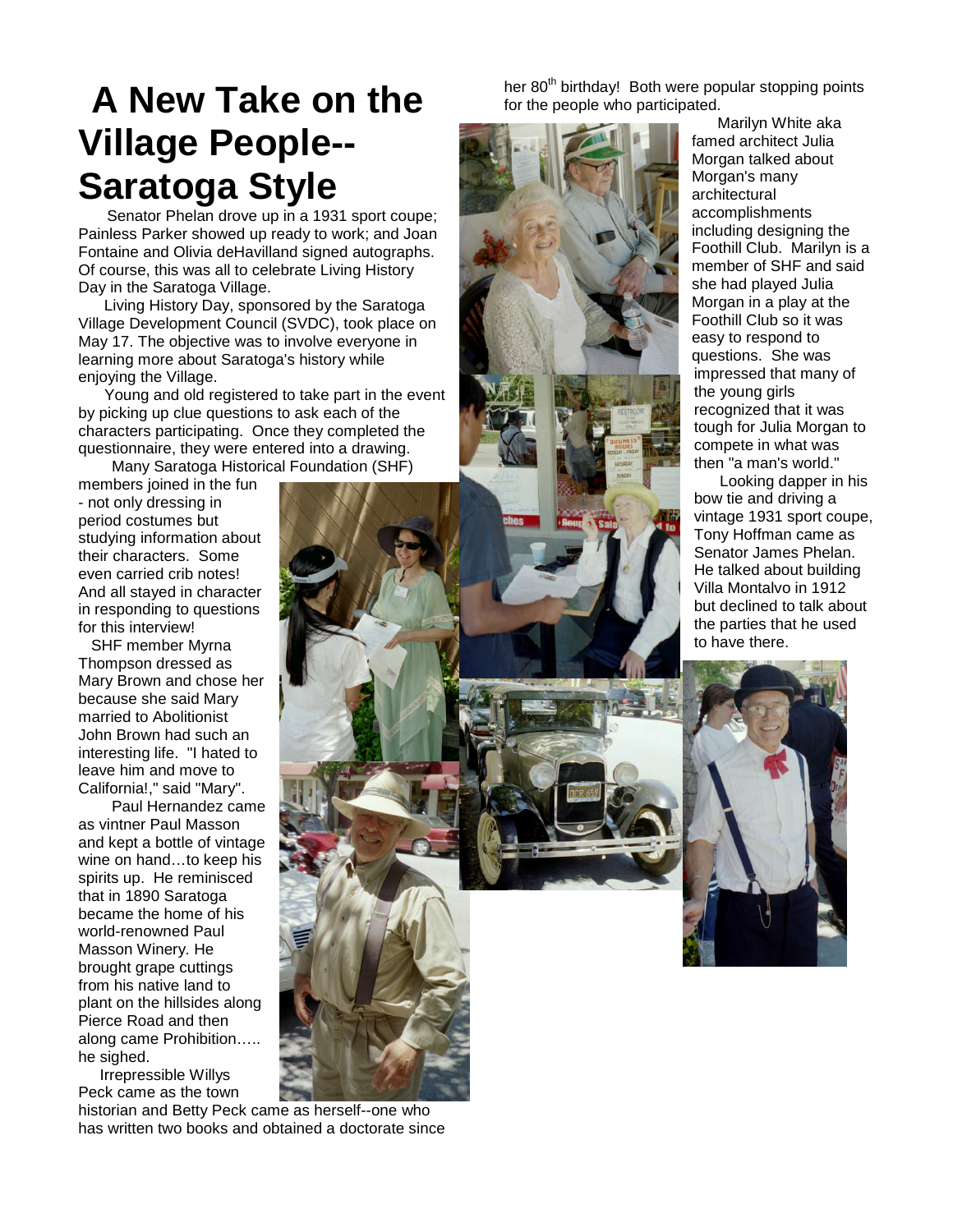#### **Village People in Saratoga Style cont.**

Patti Himel was elegantly dressed as Oscar winning

actress Joan Fontaine. Joan Fontaine, sister of Olivia de Havilland grew up in Saratoga and went to school on Oak Street around 1930. Himel noted many of today's teenagers were unfamiliar with Fontaine's accomplishments.

Bill Kalogeras came as an Ohlone Indian-- he said his most interesting question was "where are you now?"

SHF member Laurel Perusa dressed as Oscar winning actress Olivia de Havilland. She noted that Olivia used to be Willys Peck's babysitter. Of course, many more people remember de Havilland for her Oscar winning role in Gone With the Wind. Perusa said her authentic vintage dress came from a friend who had purchased it at Harts (big department store from downtown San Jose) in 1944.

David Mantelli came as Edgar Randolph Parker aka Painless Parker. Parker was the famed 19<sup>th</sup> century dentist who used to wear a necklace of the 357 teeth that he had extracted in one afternoon on a vaudeville stage. At one time he owned 300 acres of land in Cupertino that is now the site of the homes on Parker Ranch Road.

SHF member and artist John Kimball and his wife Peggy posed in front of the Arthur Mintz Studio. The studio used to be known as the Corinthian Studio and still has the columns for which it was named. In 1918-1939 it was owned and used by artist Theodore Wores. Kimball is holding the oil painting Wores painted in 1928 and entitled "My Summer House, Saratoga." Wores is best known for his paintings of Japanese water gardens and for

Impressionistic orchard paintings done near Saratoga.

Jenny Taylor aka Hannah McCarty stood in front of the McWilliams house and noted that her husband built the Toll Road and reminisced that what is now called Saratoga was once known as McCartysville. Hannah was the first woman in Santa Clara County to take out a license to operate her own business in 1852. Taylor is dressed in costume and is showing,

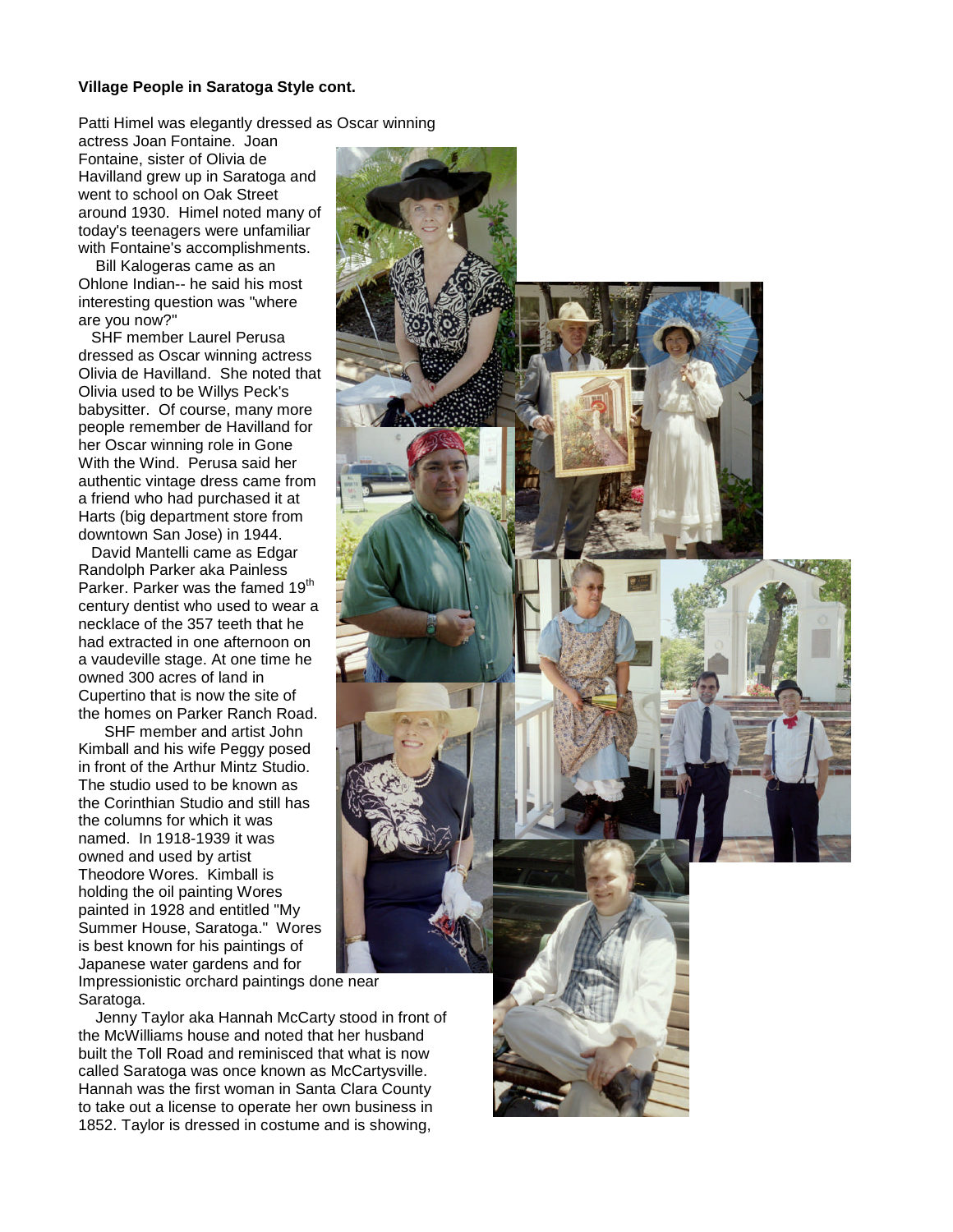

# **Save These Dates!**

| July 2       | Joint Meeting with HPC and<br><b>City Council</b>                           |
|--------------|-----------------------------------------------------------------------------|
| July 9       | <b>SHF Board meeting</b>                                                    |
| August 2     | Military Tank Tour (fund<br>raiser)                                         |
| August 13    | SHF Board meeting                                                           |
| August 24    | <b>SHF Volunteer Appreciation</b><br>Party- by invitation only              |
| September 5  | New Exhibit: Saratogans<br>In Wartime                                       |
| September 7  | <b>Exhibit Reception for Saratoga</b><br><b>Veterans and Special Guests</b> |
| September 10 | <b>SHF Board Meeting</b>                                                    |
| September 12 | <b>SVDC Lantern Festival</b>                                                |
| September 20 | <b>Chamber of Commerce:</b>                                                 |
|              | A Taste of Saratoga                                                         |
| September 21 | SHF Barbeque (fundraiser)                                                   |

## **Tank Tour Scheduled August 2**



Back by popular demand, Co-chairmen Jack Mallory and Bob Himel have scheduled a second Military Tank tour for Saturday August 2 at 10:00 AM. This will permit the 11 people on the waiting list to attend with openings for 19 more members, family, friends, and others. The tour is limited to 30 people--adults only.

The Military Vehicle Technology Foundation in Portola Valley oversees one of the largest and most significant collections of historical military vehicles in the world. The goal of the foundation is to acquire, restore, and interpret the historical significance of 20<sup>th</sup> and 21<sup>st</sup> century military vehicles. The collection includes over 150 restored tanks sheltered on 200 acres. An expert tour guide will lead the two-hour tour.

The tour costs \$35 for members of the Saratoga Historical Foundation; \$50 for nonmembers; and \$60 for nonmembers and a membership in the Saratoga Historical Foundation. Contact Bob Himel, PO Box 172 Saratoga, CA 95071 or call 408-xxx-xxxx or email Bob vi[a the SHF website](http://us.mc525.mail.yahoo.com/ym/Compose?To=roberthimel@comcast.net). Checks should be made to the Saratoga Historical Foundation.

Thanks to these tours and earlier ones, SHF gained seven new members as well as generated funds for producing more SHF events.

## **Where's the Beef?--- It's Almost Time For the SHF Annual Barbeque**

Circle Sunday, September 21 on your calendar and get ready to enjoy the ambience of a working ranch, good fellowship, and a wonderful barbeque.



The annual barbeque is one of the largest events of the year for the SHF organization and traditionally held at the historic Garrod Ranch and Cooper-Garrod Estate Winery, in the

Saratoga foothills. If you ever wondered what Saratoga used to be like....it's the surrounding hills such as the location of the Garrod ranch that gives Saratoga its rural charm.

The Garrod Ranch and Cooper-Garrod Estate Winery is a popular location for events, guided horseback rides, winery tours or just looking at the spectacular view of the San Francisco Bay and Santa Clara Valley from a thousand foot elevation.

The Garrod family became involved in agriculture in 1893--making it one of the oldest working ranches locally.

Dust off that Stetson, get out the Tony Lamas, and get ready for a fun-filled afternoon. In addition to wonderful food, lively entertainment, the silent auction will once again provide an opportunity to do some early Christmas shopping. Events will start around 4 PM. Tickets will go on sale in September.

### **Silent Auction Back By Popular Demand!**

A vintage Lionel train set, gift certificates, beautiful plants, paintings--all were part of last year's silent auction. Laurel Perusa, the visionary and key driver behind the auction, is now in the process of collecting items for this year's auction. Various village businesses and friends of SHF have already stepped forward with donations. Perusa estimates that thirty plus items--more than last year--will be waiting for your bid! If you would like to donate an item to the auction please contact Laurel Perusa at 408-354- 7153. Remember donated items are tax deductible. Monies from the auction are used to finance other SHF events and operation.

### **Remembering Wartime**

A new exhibit will open at the museum on September 5 and promises to be special-- "Remembering Saratogans at Wartime". A reception for the opening of the exhibit will be held September 7 for Saratoga veterans and special guests.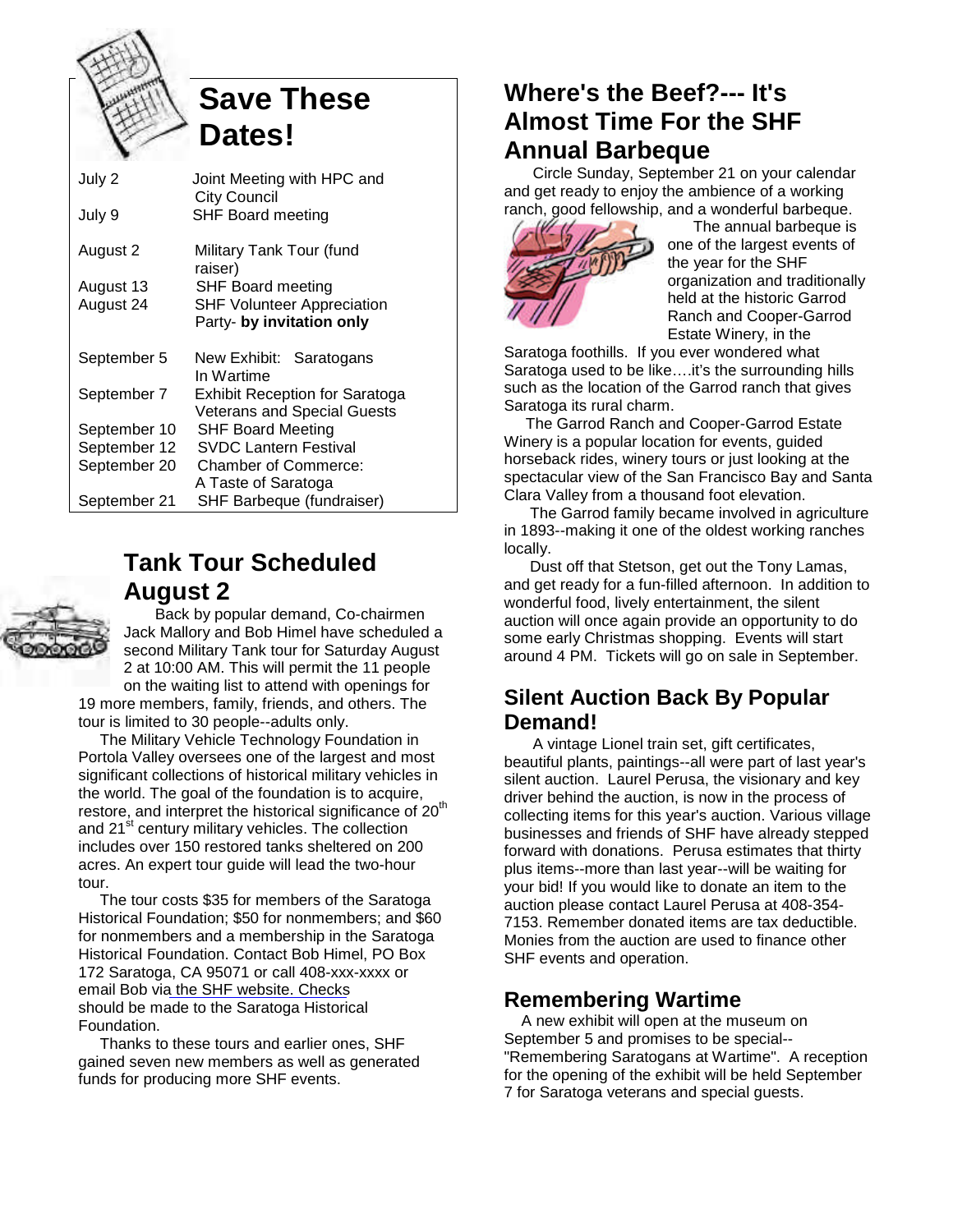# **Do You Know?**

While cleaning out old magazines and papers, a yellowing article from the "Southern California Journal" caught my attention. Do you know who the two people are that represent California in the National Statuary Hall (also known as the Old Hall of the House) of the United States Capitol?

Senator James D. Phelan did.



In 1864 Congress asked each state to choose two of their most prominent citizens and gift their statue to the Hall. The first statue was placed in 1870. The majority of the states, however, did not take the matter seriously and took their time with their selections. The California Legislature also

procrastinated until a statewide-movement was organized by the California Federation of Women's Clubs and the Native Sons and Daughters of the Golden West. In 1927 a bill finally passed naming Junipero Serra and Thomas Starr King as California's honorees.

Every fourth-grader in California is familiar with Father Serra, the founder of the California Mission system. His selection faced little opposition and at the unveiling of his statue, Governor Hiram Johnston, who at that time was a US senator, called Serra, "a pioneer of pioneers bringing Christian civilization to a primitive and savage land". Today, selecting him would not be free from criticism, the reasons will not be covered here – that is another story.

The selection of Thomas Starr King, however, was highly controversial. A precocious young man, born in 1824 in New York City, by the age of 27 he was installed as the pastor of the Hollis Street Society in Boston, a Unitarian congregation which he served for eleven years.

In 1860 King accepted the call to the San Francisco First Unitarian Church just as the free states of the Union and the slave states of the South began taking their sides for the coming crisis. California's governor and the state legislature were sympathetic to the Confederacy, and it is King's fiery oratory in support of the Union that is credited with California becoming a Union state. Traveling North and South, East and West, he captured large audiences. He later recalled, "I pledged California to a Northern Republic and to a flag that should have no treacherous threads of cotton in its warp, and the audience came down in thunder." And commenting on the experience of speaking in rugged mining camps he said, "I never knew the exhilaration of public oratory until I faced a front row of men armed

with Bowie knives and revolvers". Abraham Lincoln labeled him the "the orator that saved the nation".

The deliberations by the State Legislature in the 1920's were acrimonious. Names such as Muir, Stanford, and Fremont were proposed. One of the voices in opposition to King was Senator Phelan, then the head of the California Historical Society. He called him, "a transient minister and orator, who lived but three years in California". But the choice was made, and in 1931 the two statues were sent to Washington, D.C. and unveiled as the best representatives of the Golden State.



Be prepared to be surprised! I was. While doing research for this article I discovered that King's position will soon change. On the last day of the 2006 session, the California Legislature voted to replace the King statue with one of Ronald Reagan. That statue will be unveiled this summer in a ceremony in the Rotunda of the U.S. Capitol and then moved to a

permanent position in the Statuary Hall. But the controversy over King has not disappeared. His biographer, Glenna Matthews, called the unpublished resolution, "outrageous", saying, "there should have been robust public discussion", asking, "why not Muir, Chief Justice Warren, or Caesar Chavez?"

The King statue will return to California and will be placed in the State Capitol in Sacramento.

I wonder what Senator Phelan would say about that? - Written by Nancy Anderson. (Photo of Senator Phelan courtesy of http://www.Sfmuseum.com)

# **Thanks Volunteers!**

The Saratoga Historical Foundation is an allvolunteer operation. Volunteers serve as docents for the museum and volunteers serve as educational docents for the McWilliams House. Volunteers write the newsletter, organize social events, tend the garden, and even clean the museum!

Some volunteers work as little as three hours a month, others work as much as 30 hours a week. But all have this in common: an interest in history and a passion for Saratoga.

Once a year, a thank you dinner for volunteers is held and hosted by the Board of Directors. This year the event is scheduled for Sunday, August 24 and in the gardens of Nancy Anderson. Anderson prepares all the food in addition to her gracious hospitality. The event is by invitation only and will be one of the largest ever--with over 40 volunteers invited and recognized.

Good job, volunteers! And thank you!